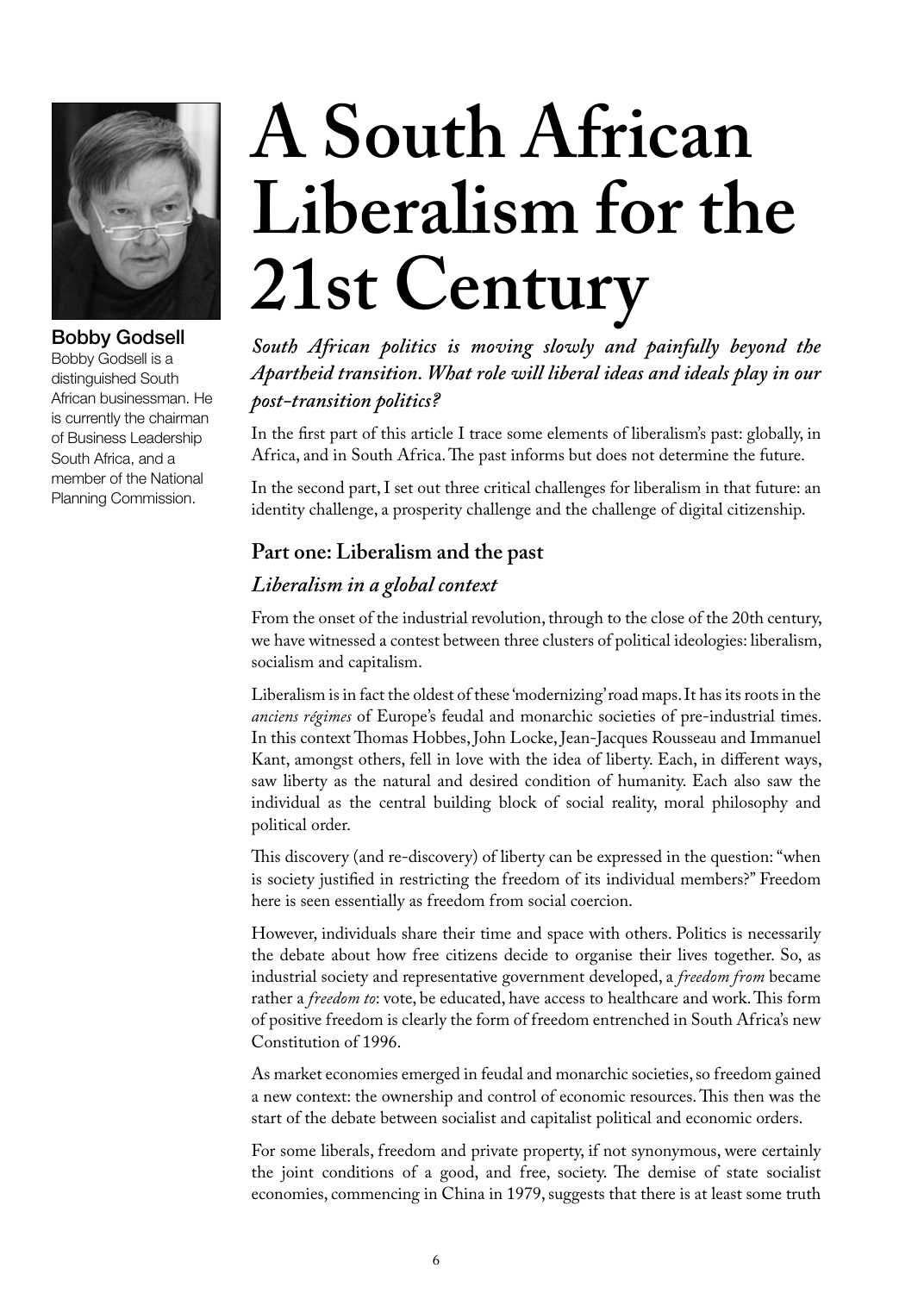in this relationship. As Hayek has argued "There can be no freedom of press if the instruments of printing are under government control, no freedom of assembly if the needed rooms are controlled, no freedom of movement if the means of transport are a government monopoly."1

However, as both economies and polities became more complex, it has become clear that the relationship between political freedom and the institutions of private property is contestable and, indeed, contested. So, for example, the politics of healthcare are organised in a fundamentally different way in two of the oldest liberal democracies in the world, Britain and the United States of America.

A second tension in the global evolution of liberal thought is evident in the debate between individualism and communitarianism. The Renaissance French philosopher René Descartes expressed himself in the words "I think, therefore I am". Much of the conceptual grammar of liberalism is about the role, rights and experiences of individuals. Yet individuals live in societies, and must be subject to some form of collective will. We live in a world of the 'we' as well as the 'I'.

This tension between a political 'we' and a political and economic 'I' is clearly evident in advanced Western societies, as they struggle to respond to economic crises and the politics of downward social progress.

## *Liberalism in Africa*

The political realities of Africa in the 19th and 20th centuries are neatly framed by the arrival and departure of European colonialism. This process created colonies and vassal states defined by conquest, with both boundaries and concepts of political authority shaped by distinctly non-African impulses.

*It also, however, saw the continuation, sometimes in democratic form, of 'big man' politics, with political parties inextricably tied to the person and personality of their leader.*

Most of the second half of the 20th century has been devoted to *liberation politics* in the sense of ending colonial rule. In Africa's 54 countries, most of the last five or six decades have been dominated by what can perhaps best be described as the politics of incumbency. The liberation movements that were defined by colonial conflict have converted themselves into one-party-dominant political establishments. In too many cases this rule by liberation movements has been replaced by militarily installed dictatorships.

Though the cold war saw Africa divided into Soviet and American client states, there were relatively few truly ideological states on the continent at this time, with the surviving colonies (Portuguese in particular), Rhodesia and South Africa being the exceptions.

The last decade of the 20th and the first decade of the 21st century, though, saw an encouraging spread of democratic transitions across the continent. It also, however, saw the continuation, sometimes in democratic form, of 'big man' politics, with political parties inextricably tied to the person and personality of their leader.

These last two decades have also seen gains in African personal freedom, a renaissance (and more) in public media and improvement in many areas of economic life.

Though a number of countries have witnessed the peaceful transfer of political power after vigorously contested elections, it is too early to conclude that the institution of multi-party politics and competitive elections is now well established. Too often, losing candidates and parties cry foul.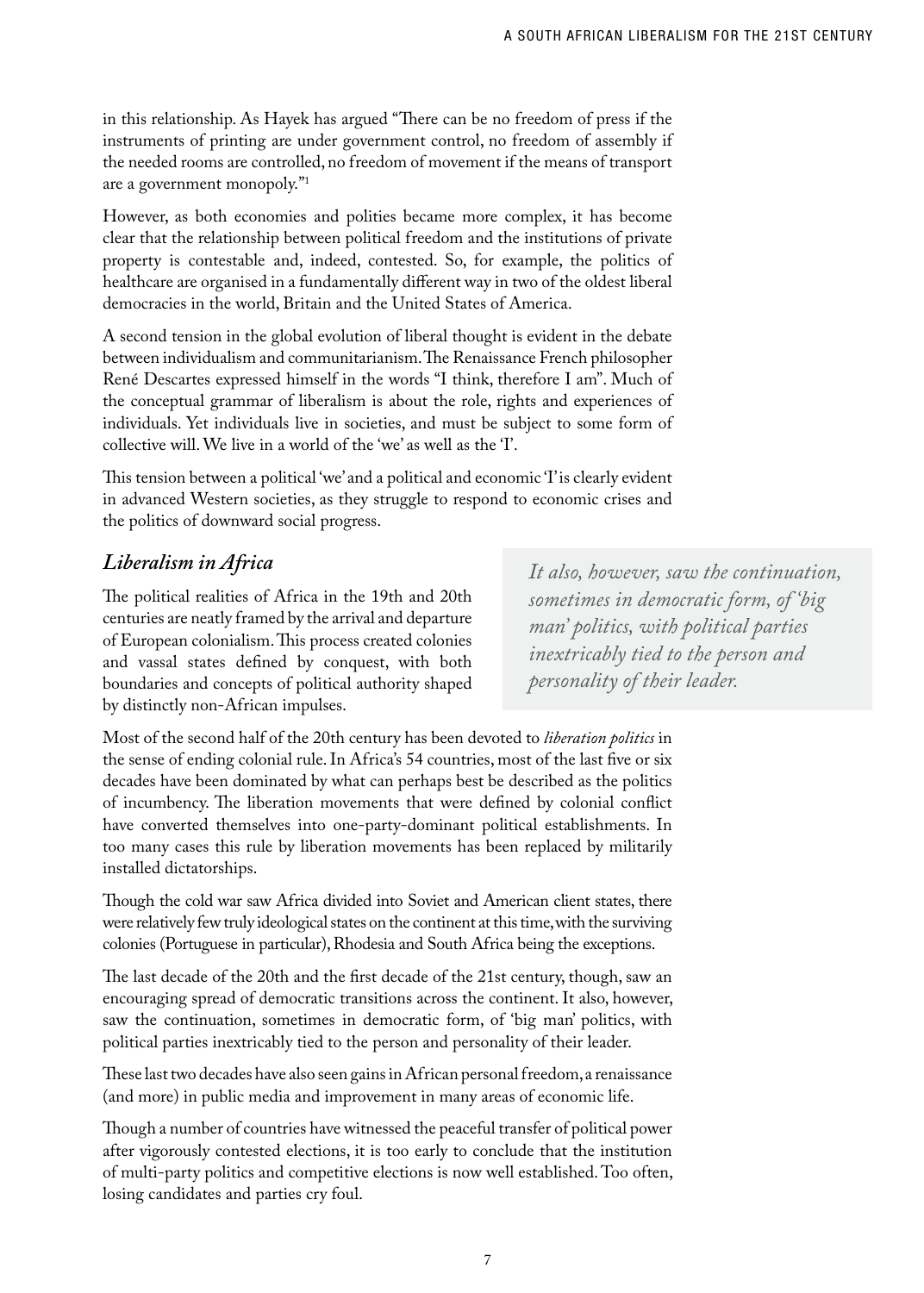It is also too early to celebrate the emergence of a politics that is a true contest of ideas about how countries should be run. Political allegiance is still too often tied to personality or group identity of an ethnic, linguistic, regional or religious nature.

All of the above have posed real problems for the establishment of liberal politics on the African continent, at least over the last two centuries.

One reason for these problems is liberalism's close association with (at least British) imperialism. This association made it unattractive for the colonised. It is surely one of history's great missed opportunities that the British Empire did not apply its own experience of incremental democracy, and of the progressive enfranchisement of the British people from 1832 through to after the First World War, to all of its colonies. If India, Ghana and Nigeria (not to mention South Africa and Rhodesia in regard to their total populations) had followed the road to self-rule and dominion status, as did Canada, Australia and New Zealand, what a different legacy the British Empire would have left! There would have been a much more natural place for liberal ideas in an empire that had universalised the enfranchisement of its people based on Kantian ethics. But instead, the political evolution of most African colonies into nation states more closely resembles that of Italy, Germany and indeed the Balkan states. These too are countries without a strong liberal political tradition.

*Firstly, the period of colonial settlement came much earlier than elsewhere in the continent, with the first settler/colonists arriving shortly after English settlers established themselves in America.*

A second major impediment to liberal ideas in Africa was the centrality of group identities and the tensions produced both by colonial control, as well as the multi-ethnic, multi-religious character of most colonial territories. We shall return to the problems of liberal values and group interests when we consider challenges to liberalism in South Africa.

A final impediment to liberalism in Africa has been the power of 'big man' politics – the politics of personality rather than interests or values. In this regard the African continent is in no way unique. Indeed politics in the United States seems more often a contest between personalities than a competition between contested ideas of a good society.

#### *Liberalism in South Africa*

If colonialism is the leitmotif of Africa's last two centuries, then South Africa has indeed experienced colonialism of a special type.

Firstly, the period of colonial settlement came much earlier than elsewhere in the continent, with the first settlers/colonists arriving shortly after English settlers established themselves in America.

Secondly, South Africa's settler colonialism was bifurcated, with settlers from Dutch and British origins experiencing a different history in their new abode – gaining control of different parts of South Africa, and ultimately engaging in bitter armed conflict, in part with each other, in part with other South Africans, and in part with the continuing colonial power.

Thirdly, a large colonial settler population stayed on in South Africa after the official departure of the imperial powers, and is a continuing part of the democratic South Africa, securing the only footprint for a Dutch derived language anywhere in the once very extensive Dutch empire.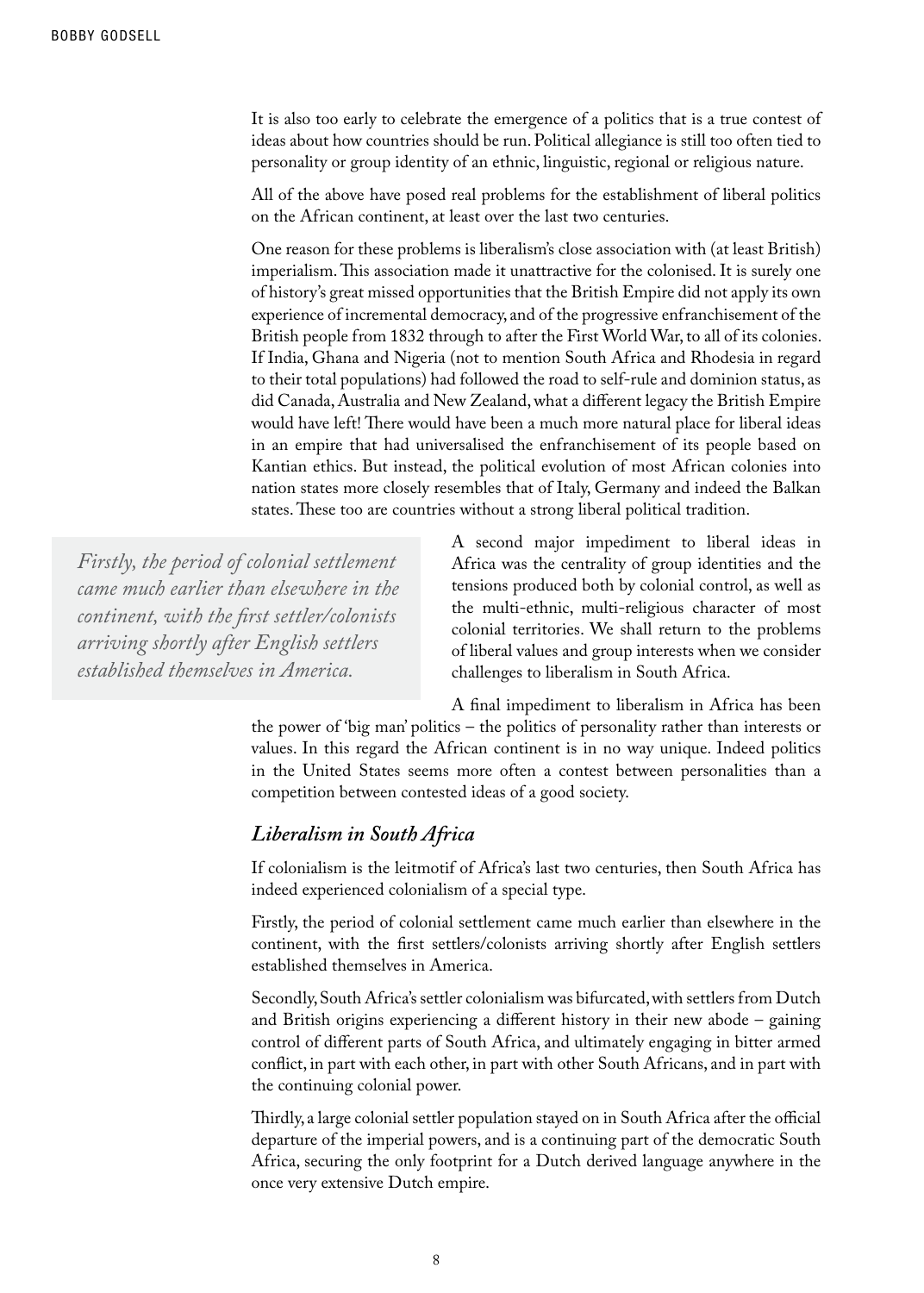Fourthly, this very settler nature of South African colonialism meant that decolonisation was a lengthy and complex process with its own 'two stage' character. The first, de-colonisation of the state of South Africa from its former colonial power, occurred with the achievement of Republic status in 1961, and the breaking of all lines of authority with Britain. However, the achievement of a country where all citizens had equal rights only occurred in 1994.

Many locate liberalism's South African etymology only in the English language and those for whom this language was a mother tongue. This, however, misrepresents the past. Firstly, there are important indigenous traditions of humanism, which posit the individual as of critical worth and value in both social and political order. Secondly, South Africa and South Africans have long been connected to an evolving world order in many and complex ways.

The Christian religion was a major source of globalizing South African experience. In the late 19th century, Black South African religious and other leaders crossed the Atlantic Ocean to study in the United States. J L Dube, first president of the African National Congress, studied at Oberlin College in the US. Missionaries from American and European Christian Churches brought both education and theology to Southern Africa, much of which was deeply shaped by liberal ideas. The impact of both Christianity and American liberalism on another important ANC leader, Albert Luthuli, is well described in a recent biography.<sup>2</sup>

*A number of very prominent politicians and religious Afrikaner leaders would have described themselves as liberals. These would include J H Hofmeyr, Hoernle, Jan Steytler, Beyers Naude and Bruckner de Villiers, amongst many others. And then of course, there were the English!*

Two giants of the early Twentieth Century, Jan Smuts and Mahatma Ghandi, received their legal training in England, and certainly would have had more than a passing exposure to the current of liberal thought that has shaped and re shaped English Common Law.

President Kruger, the most successful leader of the independent Afrikaner Republics that preceded a united South Africa, had to draw his civil service from Holland, and specifically from Leiden University. In importing both judges and civil servants, he imported Dutch social liberalism.

A number of very prominent politicians and religious Afrikaner leaders would have described themselves as liberals. These would include J H Hofmeyr, Hoernle, Jan Steytler, Beyers Naude and Bruckner de Villiers, amongst many others. And then of course, there were the English!

Notwithstanding these diverse liberal roots, the forces of group Nationalism proved much stronger. The failure of liberalism in each of the three critical race or language defined 'tribes' of the incipient South Africa is easy to understand.

For Black South Africans the noble sentiments about freedom, equality and the rule of law encountered in both a missionary tradition and also in American educational institutions, look empty, if not ridiculous, when confronted by the crass racism of both settler and colonial governments: of land theft, the denial of political rights and, eventually, even the stripping of citizenship.

Afrikaners were at the receiving end of a brutal colonial war of conquest in what they recall as *'Die Tweede Vryheidsoorlog'*. This equally crass attempt by British overlords to gain control of by far the richest goldfields in the world involved an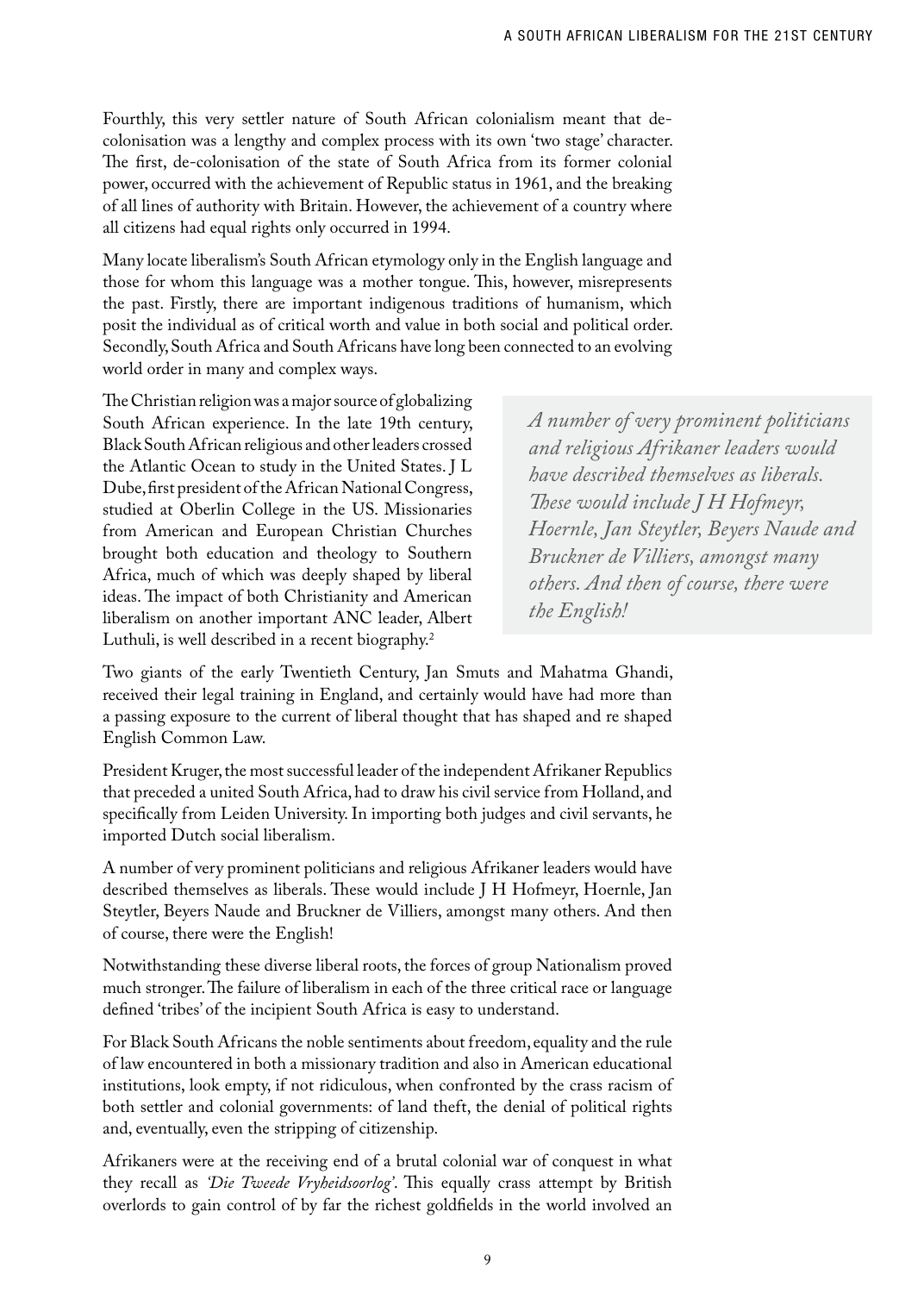abortive coup d'état, as well as the first use of concentration camps to detain and harm civilian populations. And the English colonial authorities exercised their rather liberal tradition, profoundly distorted by racism.

There were nevertheless moments when a liberal deal seemed tantalizingly possible. One such moment was in the organizing of the Congress of the People in 1955. This national convention was conceived in what a later political scientist would have described as consociational terms, with each South African race group being asked to bring a delegation, and to operate, at least ostensibly, on co-equal terms with the other three delegations. The newly formed South African Liberal Party and the much older South African Institute of Race Relations were asked to co-host the convention and to take a lead in shaping both the white delegation and eventual charter. Perhaps there were good reasons for declining this invitation. From the perspective of the 21st century it certainly looks like a tragically missed opportunity.3

Secondly, the resistance to white racism has always included in its leadership prominent white individuals. As Albert Luthuli, then President of the ANC, noted about the Treason Trial of the late 1950s and early 1960s:

"What would have been the plight of the accused without our Bishop Reeves, Alan Paton, Dr Hellman, Canon Collins, Bob Hepple, Christian Action, Archbishop de Blank and Archbishop Hurley …?"4

This deep non-racism was to be a lasting characteristic of resistance to white rule in almost all its manifestations.

*Both South Africa's 'new' interim constitution and the more 'final' version adopted in 1996 bear the hallmarks of a liberal democratic order.*

On 31 May 1961, as the Afrikaner Nationalist government declared the country to be a Republic outside the British Commonwealth, the African National Congress called for a three day stayaway. The political demand articulated by the volunteer-in-chief, Nelson Mandela, was that a national convention be called in which white and black could chart a common

future. This was before the first bombs of Umkhonto we Sizwe were exploded, and at a time in which the ANC (although banned) was still committed to peaceful change. Imagine if CODESA had happened then!

#### **Part two: Three challenges for a 21st century South African liberal agenda**

Notwithstanding these missed opportunities, liberal ideas have played an important role in shaping South Africa. Decades ago the liberal member of parliament, Helen Suzman, observed that eventually white South Africans would have to choose between the impossible ideal of a white nation and much more compelling reality of a prosperous but multi-racial economy. In 1993 they did, with 70% supporting the negotiated change process started by de Klerk and Mandela in 1990. Both South Africa's 'new' interim constitution and the more 'final' version adopted in 1996 bear the hallmarks of a liberal democratic order. In the most recent municipal elections the major opposition party, the Democratic Alliance (DA), achieved 24% of the vote and established itself as a serious electoral threat to the dominant African National Congress. This fundamentally liberal political organisation runs South Africa's second largest city, Cape Town, and also governs the second richest province, the Western Cape.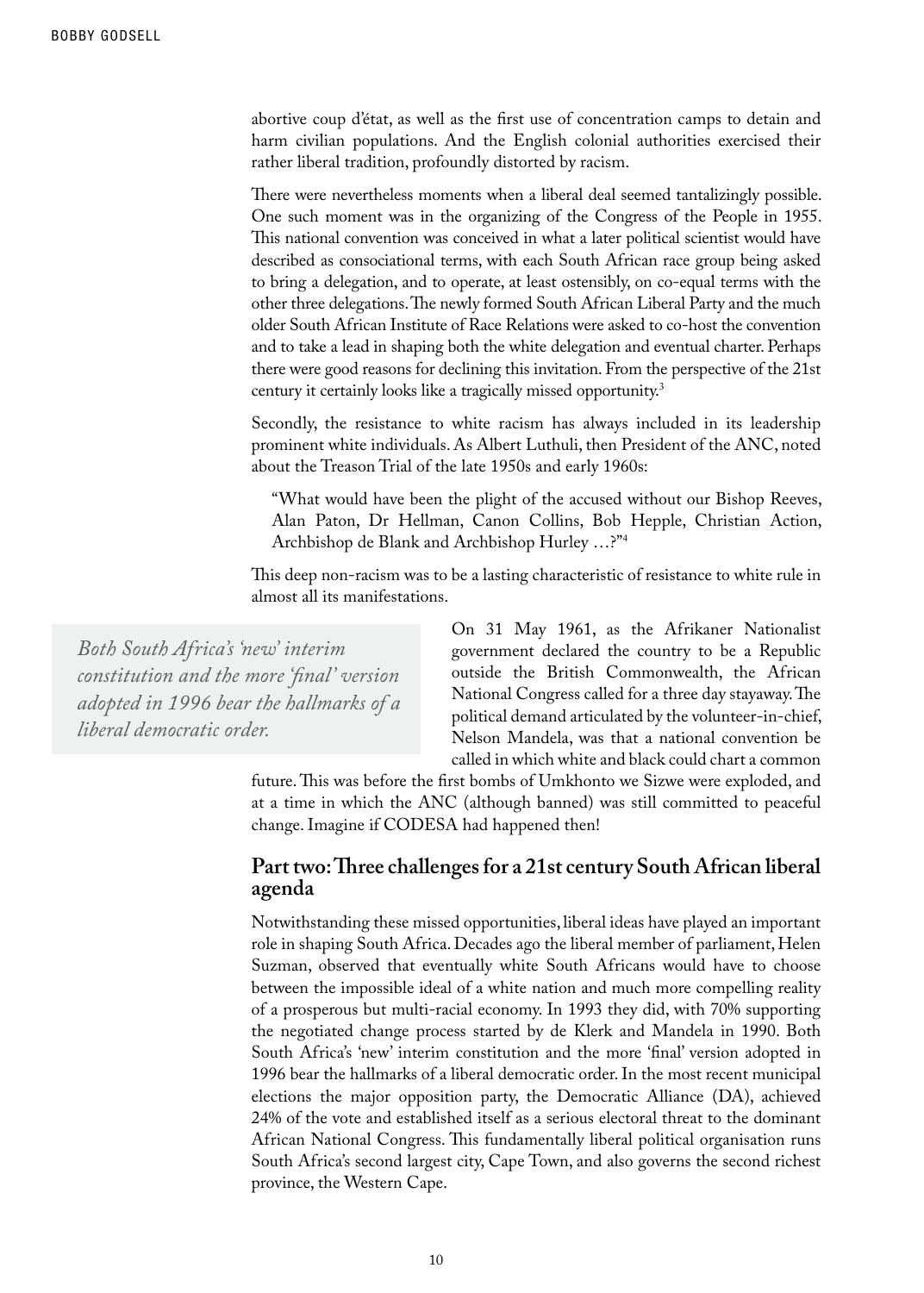However, if the influence of liberal ideas is to grow yet more powerful in shaping South African futures, at least three challenges need to be addressed.

# *Challenge One: beyond the politics of identity*

As Steven Friedman has argued many times,<sup>5</sup> South African politics since the democratic transition has been largely the politics of identity. Put bluntly, black South Africans have voted overwhelmingly for the African National Congress, whilst other ethnic groups (constituting ethnic minorities) have voted either for the Democratic Alliance or smaller, ethnically defined political parties such as the Inkatha Freedom Party, the Freedom Front Plus, or the Minority Front. In general each of these political organisations represent a form of ethnic, race or language nationalism.

As Friedman observed, "why should this surprise us, given South Africa's history of ethnic mobilization and competition for both political power and economic resources?" The tension between ideas about individual freedom and racial, ethnic and language group interests is long standing in South Africa (and indeed elsewhere).

*For the purpose of the 21st century challenges facing South African liberalism, two elements of this rich debate are most relevant; one arises from nationalism and the other from liberalism.*

One of the most insightful discussions of this tension is that contained in N P van Wyk Louw's *Liberale* 

*Nasionalisme*, first published in 1958°, which was in fact the result of an exchange of letters between van Wyk Louw and an English-speaking South African student at Oxford University. Sadly, van Wyk Louw publishes only his letters, and the 'liberal' voice is therefore present only indirectly.

For the purpose of the 21st century challenges facing South African liberalism, two elements of this rich debate are most relevant; one arises from nationalism and the other from liberalism.

### **Difference and equality**

The great risk posed by nationalism is the frequency with which love of one's own turns into denigration and then domination of others. And, of course, not just in a cultural sense. Most often the nationalist reserves the best of everything in material terms for his own group. As van Wyk Louw potently observes:

"Ons veg vir die behoud van ons kultuur" klink soveel edeler as "Ons veg om stoflike voordele vir ons groep" of "Ons veg om stoflike voordele vir 'n klein klompie rykes binne ons groep."7

Van Wyk Louw dismisses this kind of nationalism that diminishes both the economic interests and 'worth' of other groups as chauvinism rather than nationalism. This seems to me to resolve the dilemma through a semantic trick.

Yet nations have emerged from the accommodation, indeed integration, of tribes or sub-groups. This requires an element of shared identity that transcends the narrower identities of these sub-groups. It also requires a dynamic interplay of economic interests and political and social values, with different coalitions of interests combining and competing over time.

An influential liberalism in post transition South Africa must demonstrate that it is possible to positively value one's own group without negatively de-valuing all other groups. What does this mean in terms of language policy? Do the values in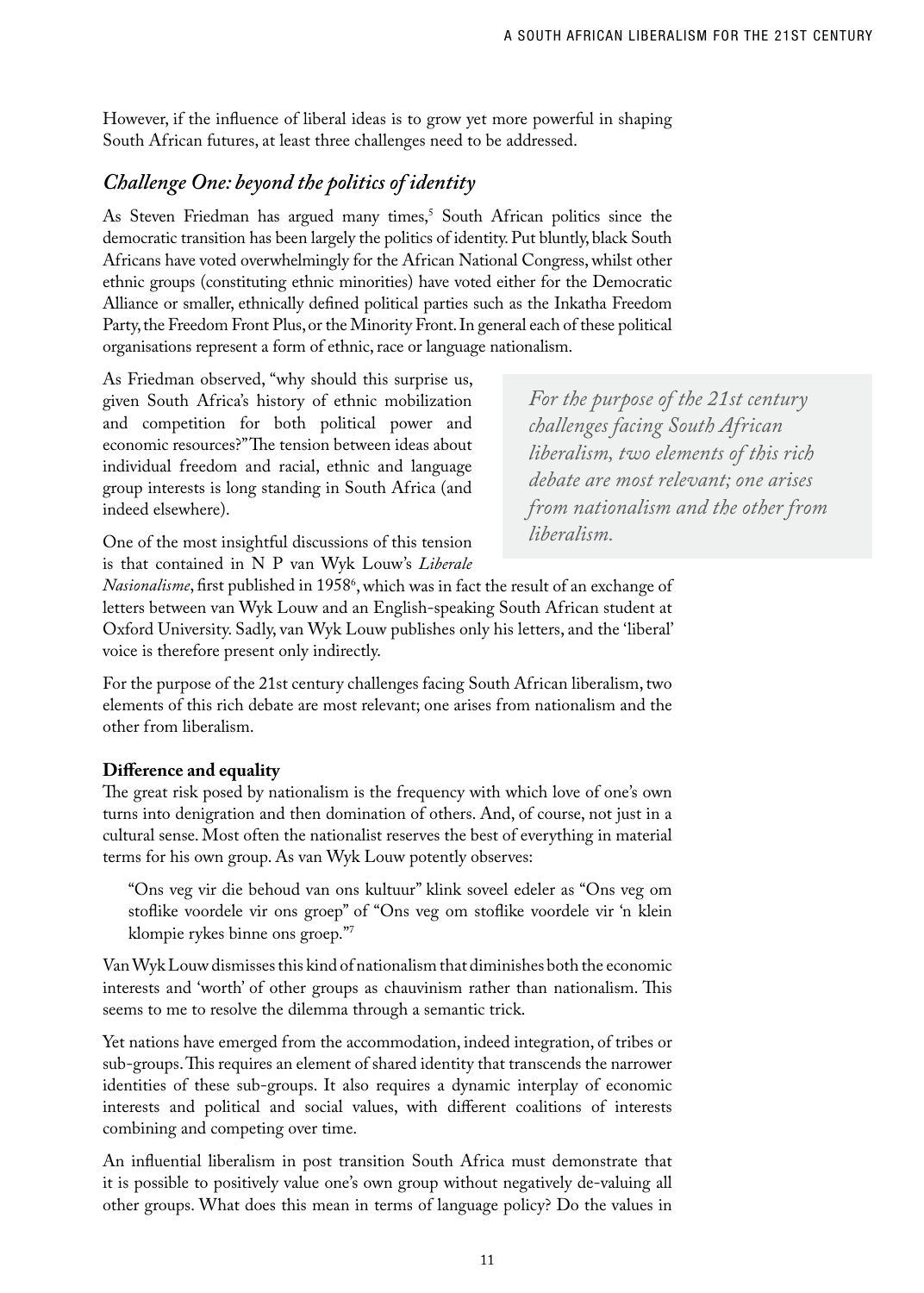the preamble to our constitution and underlying the Constitution's Bill of Rights constitute an umbrella identity that can contain group diversity in a context of fundamental equality?

#### **Individuals or groups?**

The second concern derives from liberalism itself, rather than nationalism. It is whether group identities can be either ignored or overcome.

Liberalism contends that individuals are the foundation, the constitutive element, of humanity, not groups. Van Wyk Louw quotes Plato with approval; "Die gemeenskap is die individu, met groot letters geskryf."8

It finds an even more common echo around many elite (though pigmentation deprived) dinner tables in our country, where good men and women ask "when can we finish with all this race stuff and just be South Africans?" Through the rest of his correspondence in *Liberale Nasionalisme*, van Wyk Louw argues very persuasively: "Never!"

Van Wyk Louw argues that all individuals have a sense of group identity; of language, culture, kinship, and heritage. These sources of individual identity are least conscious (though never absent) where the group identity is best established, least challenged, indeed where it is hegemonic. 'Englishness' during and immediately after the British Empire is a good example of such a strong but implicit group identity. There is no need to fight for your group identity when its power and prestige are ubiquitous and taken for granted.

*Group identity is about issues derived from and determined by race-based experience. However, such experience is bound into economic, cultural, religious and especially class interests.* 

Where liberalism denies group identities and group enmities it loses the capacity to shape political discourse and political outcomes. It condemns its ideas about political, economic and social order to the sidelines of popular mobilisation.

A further manifestation of the failure of liberal thought to understand group identity is a form of magical thinking that still prevails in our country. This

'logic' holds that only when the DA has a black leader will they attract black votes. This deeply misunderstands the group identity of black South Africans, as well as the collective character of a political movement such as the DA, which derives from so much more than the pigmentation of its national leader. Indeed, to replace an effective white DA leader with a black leader *solely for the reason of race* would run the risk of losing white and other minority DA voters without attracting new black voters in any significant numbers.

Group identity is about issues derived from and determined by race-based experience. However, such experience is bound into economic, cultural, religious and especially class interests. Such 'rich' identities cannot be exchanged through the mere change of a Joseph-like pigmentation coat.

What is true of race-linked group identities is as true of gender-based identity and experience, as many organisations are discovering when simple numerical gender balance does not lead to organisational change.

Does the above condemn us to live in a world where group identities of race, ethnicity and gender assume an unbreakable caste-type quality? Not at all; Ivor Chipkin<sup>9</sup> and others have been studying some very large new urban settlements in the West Rand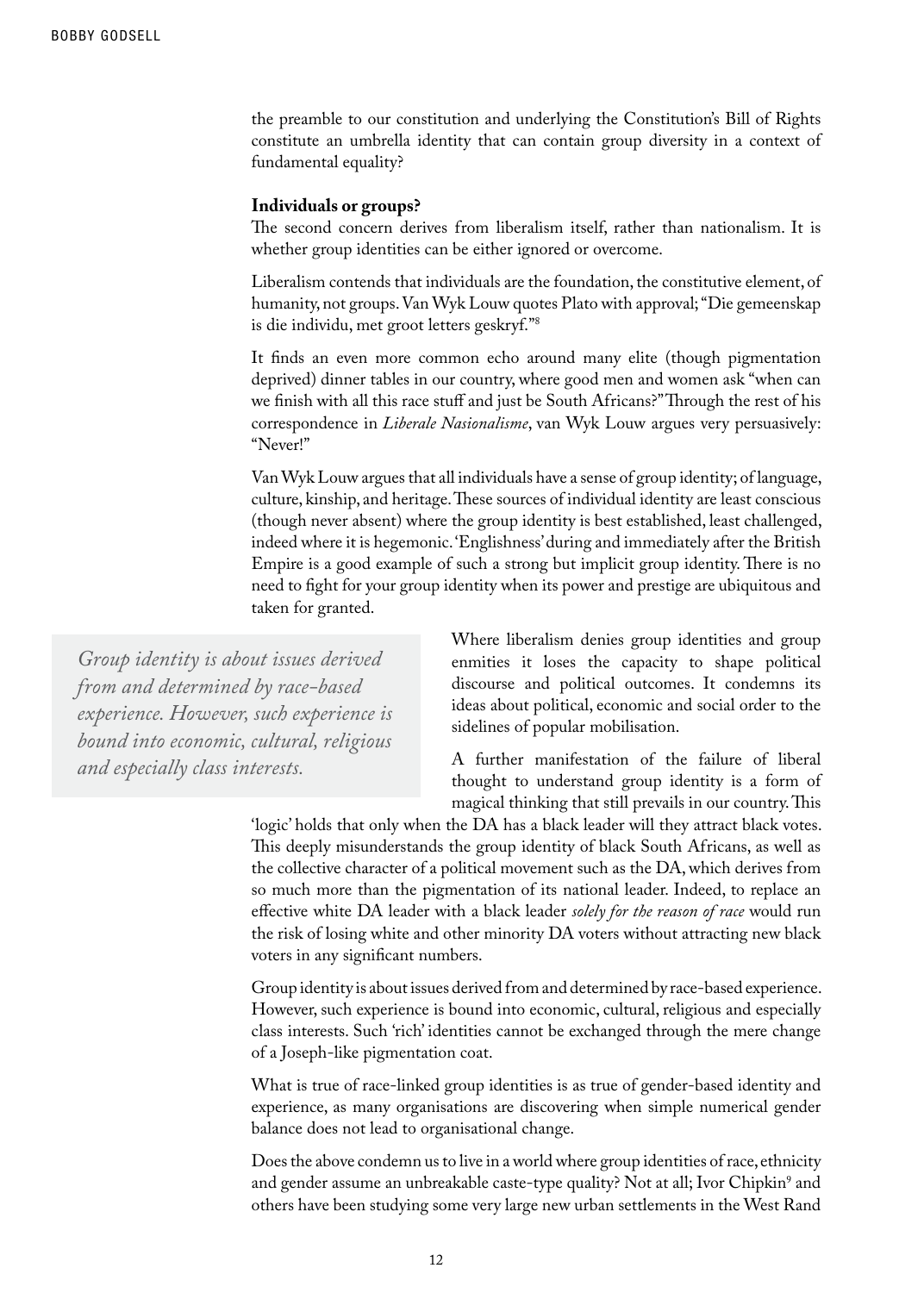region of Johannesburg. In one 'cluster housing' settlement with some 1,200 units they have found a society that is roughly 50% black and 50% white, predominantly young and mostly first time homeowners. Race plays an important part in the group identities of both black and white residents. However, these 'race' identities are complex in new ways. Here, race interacts with economic class as well as with new forms of evangelical religion, to produce new groups with new identities. These new identities are giving rise to new patterns of political affiliation (and disaffiliation).

Culture (including group culture) matters. And culture (including group culture) changes. The more we can move away from perceiving 'race', 'ethnicity', 'language' and 'gender' as immutable forces of nature, and see them rather as labels for particular patterns of experience, the more we will be able to shape an ethnically, linguistically and gender diverse, yet *shared* social experience.

*For example the idea of a developmental society is both more realistic and more capable of being achieved than the generally undemocratic concept of a developmental state.*

I am sure that a growing majority of South Africans see themselves as individuals, value their individual freedoms, but also value their 'group' identities, and are seeking ways to exercise both. Societal leaders willing to articulate ways to do this will be the real architects of our post-apartheid social reality.

#### *Challenge Two: a liberalism that takes economic interests and social cohesion seriously*

#### **Prosperity**

"Are you better off than you were four years ago? Is there more or less unemployment... than there was four years ago?" asked Ronald Reagan, concluding his TV debate with incumbent President Jimmy Carter in 1980, one week before the Presidential election. Reagan beat Carter by a landslide.

That politics is about the material interests of citizens and voters seems abundantly obvious. That voters look to government to address their material interests seems equally obvious. Reagan understood this well. Yet for much of the 20th century, liberalism appeared to stand on the sidelines in the argument about which economic system, socialism or capitalism, produced social prosperity. Liberalism without a 'prosperity agenda' is politically impotent.

The ANC campaign slogan of 1994, 'A better life for all', stands solidly in the Ronald Reagan tradition. But clearly this promise has been a great disappointment for millions of South Africans. Does the DA offer a compelling and credible alternative road to both individual and group prosperity?

I suspect that most South African voters know that governments are either unlikely or unable to provide jobs, houses, good schools and clinics for all. A much more realistic election slogan for the ANC 2004 campaign was 'A peoples' contract to create jobs and fight poverty'.

Politics, including liberal politics, must take the material interests of citizens and voters seriously. They should not make promises they cannot deliver on, as these promises will return to haunt them at the next election cycle. Liberal ideas should be centrally involved with prosperity promises that are real and can be delivered. For example the idea of a developmental *society* is both more realistic and more capable of being achieved than the generally undemocratic concept of a developmental *state*.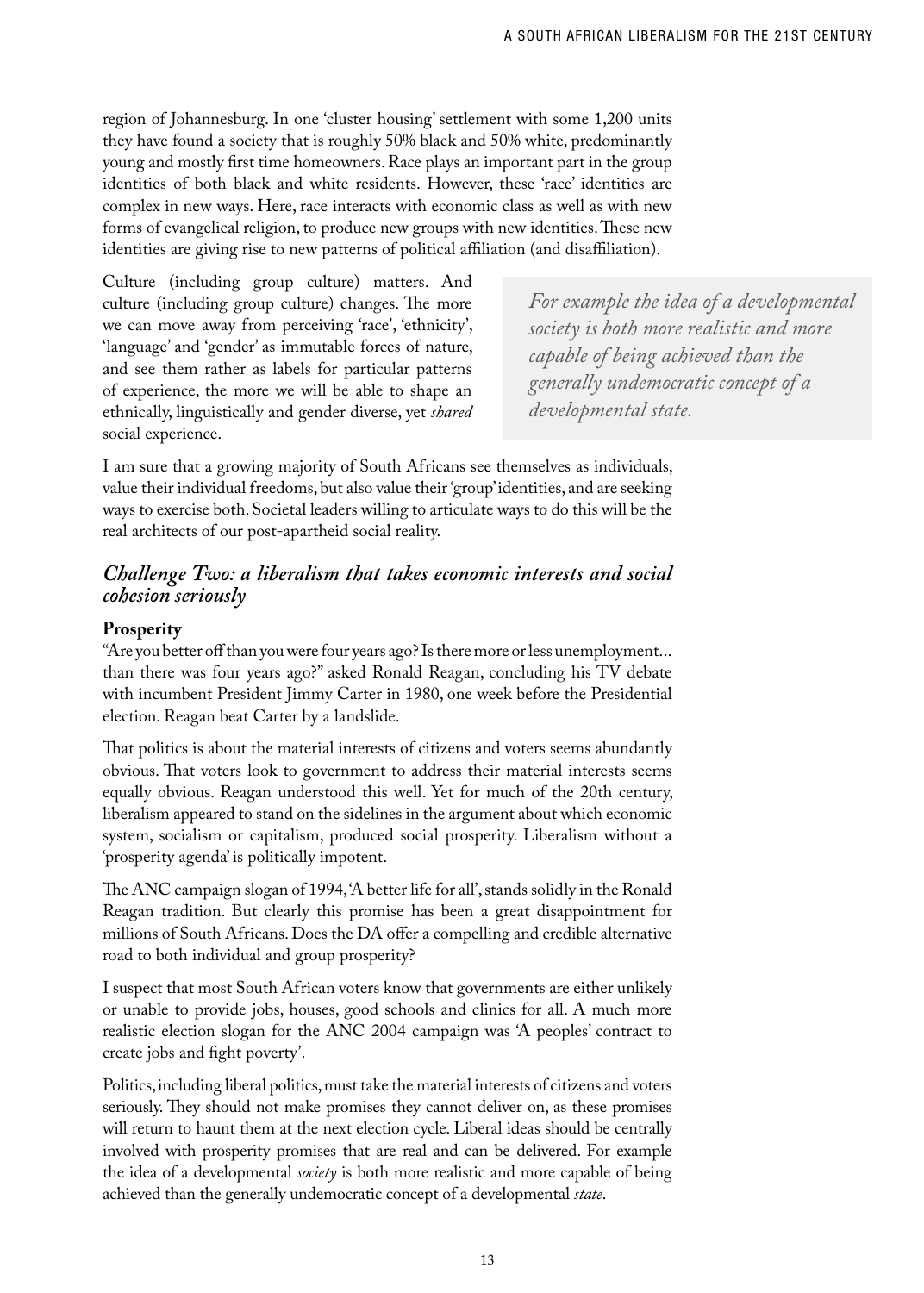#### **Social cohesion**

If a vibrant liberalism in the 21st century needs a prosperity agenda, it equally needs an agenda for social cohesion.

Arthur Koestler in his majestic *Darkness at Noon*, first published in 1940, argued that Communism had abolished the first person singular: no more T. In 1987 Margaret Thatcher said: "There is no such thing as society: there are individual men and women, and there are families."10 In a sense Thatcher dismissed the 'we' of social reality.

Yet contemporary events in Europe in particular suggest that societies sharing space and time require robust 'I's and effective 'We's.

Social cohesion is an essential characteristic of a good society, for both negative and positive reasons.

*In the positive sense, an absence of social cohesion prevents citizens from mobilizing to do things for themselves and their communities. The failure of the ANC lead campaign to persuade township residents to pay rates and service charges is evidence of this.*

In a negative sense a failure of social cohesion can lead to the very failure of peaceful co-existence itself. Winston Churchill was a strong advocate of European integration. He saw this as the most effective way of ending several centuries of European wars. This great peace project could falter on a failure of social cohesion within individual European states, as government after government is voted out of office. Economic adversity, unfairly shared, is dissolving the glue of the European project: a project in the making since 1956.

This 'negative' failure is also evident in the 2008 South African outbreak of xenophobic violence. Anger at continuing poverty, poor delivery of public services, and corruption, especially in local government, gave expression to violence against Bangladeshi and Somali spaza store owners.

In the positive sense, an absence of social cohesion prevents citizens from mobilizing to do things for themselves and their communities. The failure of the ANC lead campaign to persuade township residents to pay rates and service charges is evidence of this.

21st century liberalism must have an agenda that enables societies to cohere: it must pay careful attention to the symbols of national unity, and to the icons of fairness and solidarity.

#### *Challenge three: liberalism and active and digital citizenship*

New forms of energy and economic organisation transformed agrarian societies and created the industrial age. Today new forms of sharing information and knowledge are creating a new social architecture. Digital information, increasingly accessible on mobile phones, deeply reshapes the way in which individuals constitute their social reality and share space and time with others.

These are instruments of great power that can mobilise people around issues and events faster and more effectively than any other form of media or mobilisation. *Twitter* generally beats all other forms of electronic media on breaking news by at least twenty minutes. It also makes its user both a producer and consumer of information.